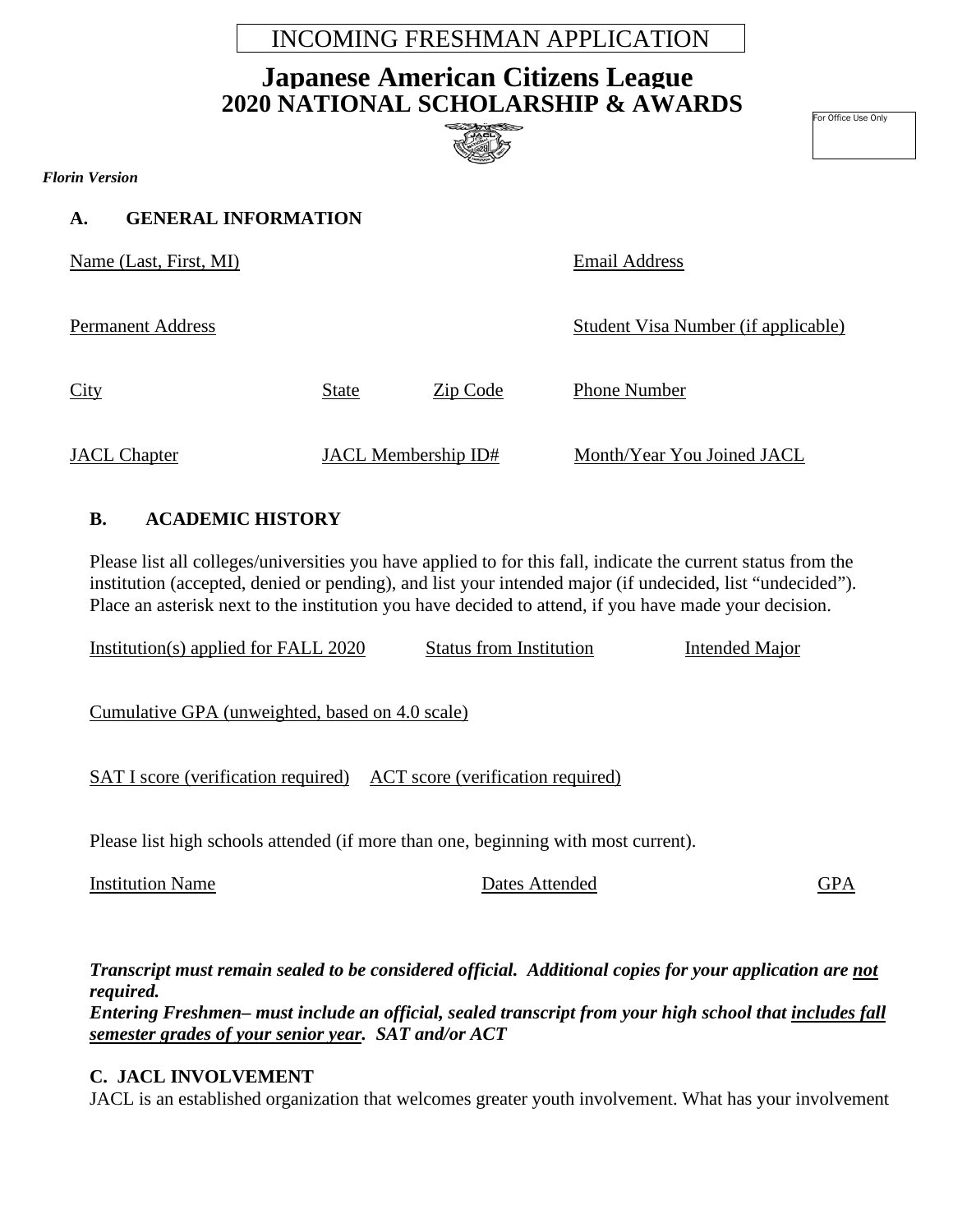been in JACL (on the chapter, district and national levels)? Indicate level of involvement, years of participation, positions held and any awards received. DO NOT EXCEED THE FRONT OF ONE PAGE.

#### **D. PERSONAL STATEMENT**

"Why is it important for APIA youth to have a political understanding of their identity and the histories of their communities? How has this understanding impacted your community involvement? Limit your statement to 2 pages or less. Please type and double-space all statements.

#### **E. SCHOLASTIC HONORS**

Please list all JACL scholarships, non-JACL scholarships & academic awards that you have received. Indicate for each, the year in which you received the award. DO NOT EXCEED THE FRONT OF ONE PAGE.

#### **F. EXTRACURRICULAR ACTIVITIES**

#### SCHOOL ACTIVITIES & WORK HISTORY

Please list all campus activities, indicating the years  $\&$  length of the activity, leadership positions held and nonacademic awards received (excluding JACL). Please also list dates and job titles of all work experience. DO NOT EXCEED THE FRONT OF ONE PAGE.

#### COMMUNITY INVOLVEMENT

Please list all community and Asian Pacific Islander American community involvement (excluding JACL). Indicate years of participation, positions held and awards received. DO NOT EXCEED THE FRONT OF ONE PAGE.

#### JAPANESE CULTURAL ACTIVITIES

Do you study or practice any Japanese cultural activity such as nihon buyo (Japanese classical dance), Japanese classical instruments (shamisen, koto, shakuhachi, taiko), ikebana (flower arrangement), chado (tea ceremony), or Japanese martial arts (aikido, karate, judo, kendo, etc.)? If yes, please explain. DO NOT EXCEED THE FRONT OF ONE PAGE.

### **G. LETTER OF RECOMMENDATION**

Please submit one letter of recommendation from a teacher, counselor, school administrator, employer or community leader. The letter must be submitted with this application.